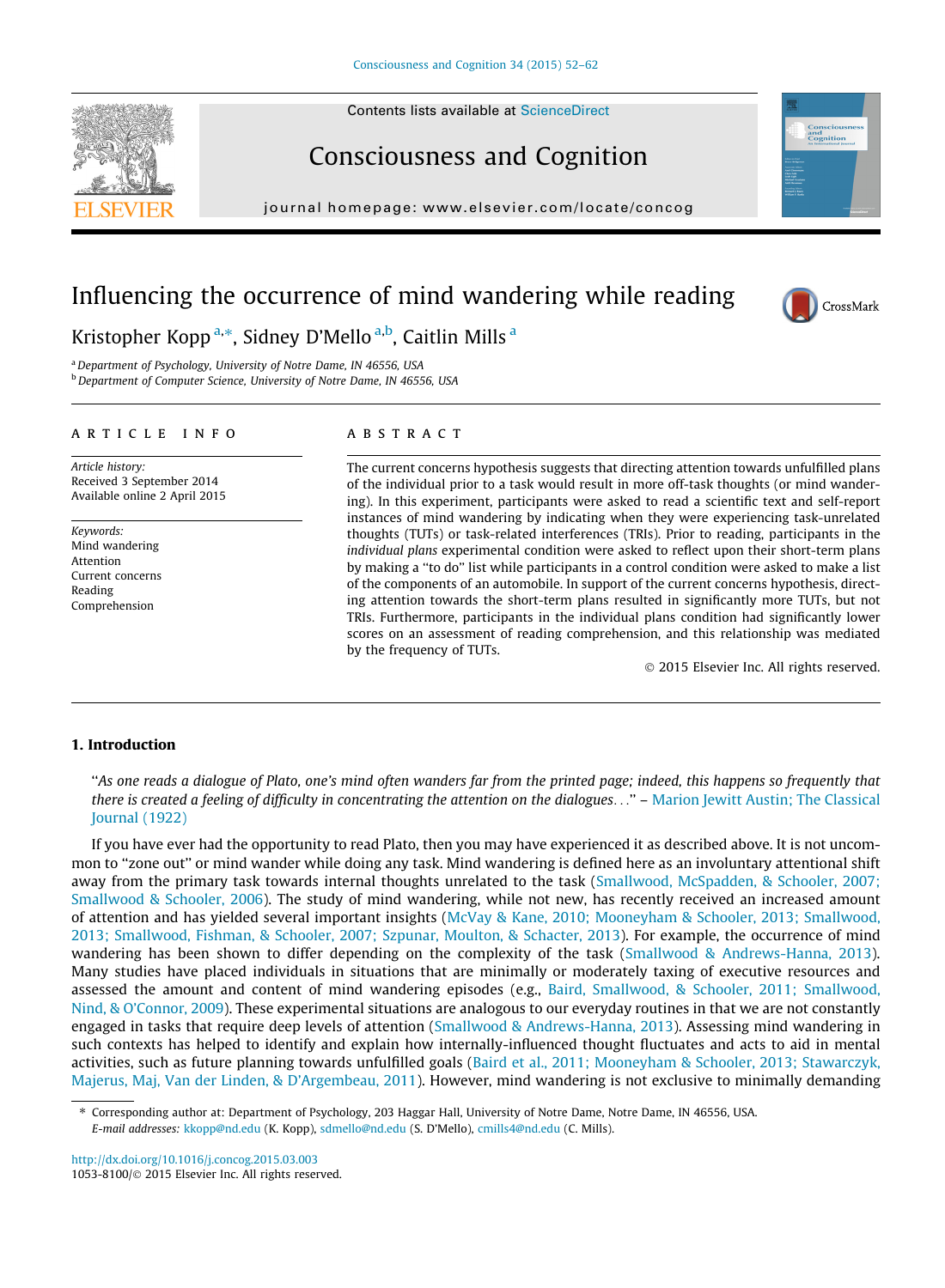tasks. Mind wandering also occurs during complex tasks such as reading and can be detrimental to comprehension [\(Feng,](#page--1-0) [D'Mello, & Graesser, 2013; Schooler, Reichle, & Halpern, 2004](#page--1-0)).

What is it that we are thinking about when the mind wanders? One theory posits that mind wandering is an act of our mind defaulting to a baseline condition ([Christoff, Gordon, Smallwood, Smith, & Schooler, 2009; Killingsworth & Gilbert,](#page--1-0) [2010; Klinger, 1971; Mason, Bar, & Macrae, 2008; Mason et al., 2007; Raichle & Snyder, 2007; Raichle et al., 2001;](#page--1-0) [Smallwood, 2010\)](#page--1-0). That is, our mind never stops producing thought; it is only when a task demands our attention that the mind is consumed by the external task-related stimuli. When executive control fails to suppress off-task baseline thoughts, the default or baseline thoughts emerge into consciousness and direct attention away from external stimuli ([McVay & Kane, 2010\)](#page--1-0). This view is consistent with the Global Workspace Theory of Consciousness ([Baars, 1988, 2005](#page--1-0)), which posits that coalitions of unconscious processes continually compete to gain access to the conscious global workspace, which is a limited resource. Thus, mind wandering would occur when baseline or off-task thoughts win the competition for consciousness, due to their inherent relevance and/or failure of being suppressed ([Smallwood, 2010](#page--1-0)).

If baseline thought consists of information regarding something one did or something one needs to do, then it would stand to reason that off-task thoughts will likely be directed towards that information. In line with this, [Klinger \(1978,](#page--1-0) [1999\)](#page--1-0) posited that off-task thoughts would have a high propensity to be about concerns of the individual (i.e., current concerns). The current concerns hypothesis suggests that personally relevant information (e.g., unfulfilled goals) constitutes the majority of baseline thoughts. Correlational studies have provided evidence to support this theory through experiencesampling methods. For example, instances of mind wandering have been shown to have a high likelihood to include thoughts pertaining to personal goals or things that need to get done [\(Klinger, Barta, & Maxeiner, 1980; McVay, Kane, & Kwapil, 2009](#page--1-0)). Based on the above discussion, a straightforward prediction of the current concerns hypothesis is that cueing current concerns would act to influence the amount of off-task thought.

There has been one successful attempt to influence mind wandering by cuing the current concerns of the individual during a task [\(McVay & Kane, 2013\)](#page--1-0). [McVay and Kane \(2013\)](#page--1-0) induced mind wandering while participants engaged in the perceptual version of the Sustained Attention to Response Task (SART; [McVay & Kane, 2009\)](#page--1-0), where participants viewed words and made judgments (i.e., identify words presented in lower case only). Two days prior to engaging in the SART, participants completed a personal concerns inventory. The SART was then personalized for each participant by inserting words from the concerns inventory into the SART as target stimuli to act as cues to trigger off-task thoughts. The cues were comprised of word triplets that reflected the personal goals that the individual reported (e.g., WASH – TWO – PETS). As a control, yoked goals that were not expressed by the participants were also presented as SART stimuli (e.g., CLOSE – WOODEN – DOOR). Across four experiments, there was an overall significant yet subtle effect of participants reporting more instances of mind wandering when cued with information regarding their current concerns  $(M = .46)$  compared to the control condition  $(M = .43)$  (see Table 1 for effect size).

Studies that have attempted to manipulate mind wandering by influencing the attention of the individual prior to a task have been successful in influencing the content of mind wandering but not the overall amount. For example, [Smallwood](#page--1-0) [et al. \(2011\)](#page--1-0) placed pre-task focus on the autobiographical information of the individual. Participants were placed into one of four conditions in which they either rated themselves, a friend, or an arbitrary political figure on a scale for personal attributes (vs. a no rating control condition) prior to engaging in a choice reaction time task. The focus on the individual rather than others did have an influence on the types of mind wandering reported; there was a higher propensity to have thoughts regarding the future compared to the past. However, there were no statistically significant differences in overall mind wandering when comparing the condition where participants rated themselves (30%) to the no rating control condition  $(34%)$ . A similar trend was found for a working memory task (rate self = 25%, control = 27%).

More in line with the current concerns hypothesis, [Stawarczyk, Majerus, Maj, Van der Linden, and D'Argembeau \(2011\)](#page--1-0) placed an emphasis on the goals of the individual prior to engaging in the SART [\(Robertson, Manly, Andrade, Baddeley, &](#page--1-0) [Yiend, 1997](#page--1-0)). Participants in one condition wrote an essay on a current project and their plans required for completion of that project. In a control condition, participants were asked to produce a set of directions from their current location to a distant location. Compared to the control condition, there were more future related thoughts for those who wrote about their current plans, but there were no statistically significant differences in overall mind wandering reports (i.e., current plans = 22%, control = 19%).

Table 1

Estimated effect sizes for studies that assessed mind wandering differences between experimental and control conditions.

| Study                              | Manipulation                                                                                  | Effect<br>sizes       | Total<br>N | Task        |
|------------------------------------|-----------------------------------------------------------------------------------------------|-----------------------|------------|-------------|
| McVay and Kane (2013)              | Personalized vs. non-personalized SART                                                        | $d = .23*$            | 251        | SART        |
| Smallwood et al. (2011)            | Pre-task: Rate self vs. no rating                                                             | $d = .14$             | 28         | <b>CRT</b>  |
| Stawarczyk et al. (2011)           | Pre-task: List current project along with plans for completion vs. list<br>directions         | $d = .04$             | 46         | <b>SART</b> |
| Masicampo and Baumeister<br>(2011) | Pre-task: List tasks that need completion and:<br>– Plan vs. Control<br>- No plan vs. Control | $d = 34$<br>$d = .17$ | 73         | Reading     |

Note: SART = Sustained Attention to Response Task; CRT = Choice Reaction Time Task.

 $n < 05$